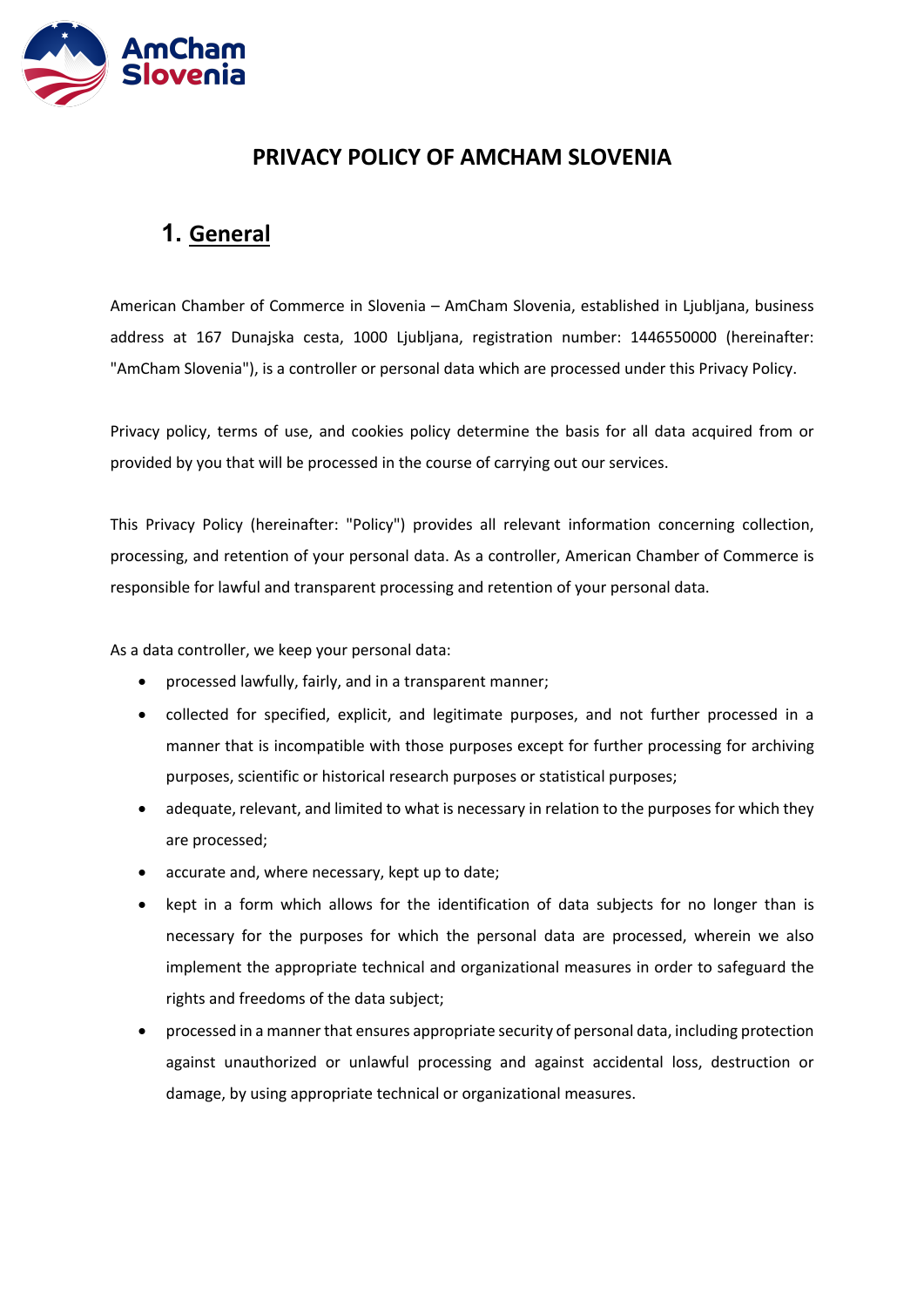

## **2. Which Personal Data Are Collected and Processed?**

Personal data collected and processed through the website are collected and processed only for the provision of our contents and services, and only to the extent necessary to ensure the functioning of the website. Users' personal data are processed only if users gave consent to the processing of their personal data, except in cases where prior consent could not be obtained for actual reasons and processing is permitted in accordance with the law.

## **3. Why Are Personal Data Collected and Processed?**

AmCham Slovenia collects and processes personal data of users for various reasons:

## **a) To provide a website and for creation of log files**

### Purpose:

It is absolutely necessary to temporarily store the IP address through the system in order for the website to download to the user's computer, during this period the IP address is also stored. The data are also used to optimize the website and to secure information systems.

### Legal basis:

Point f of the first paragraph of article 6 of GDPR.

### Data volume:

- data on the type of browser and the version used,
- user's operation system,
- user's internet service provider,
- user's IP address,
- date and time of access,
- websites the user accesses through our web site.

### Duration:

Data are deleted as soon as they are no longer needed to achieve the purpose for which they were obtained. In the case of collecting data to provide a website, at the end of each session.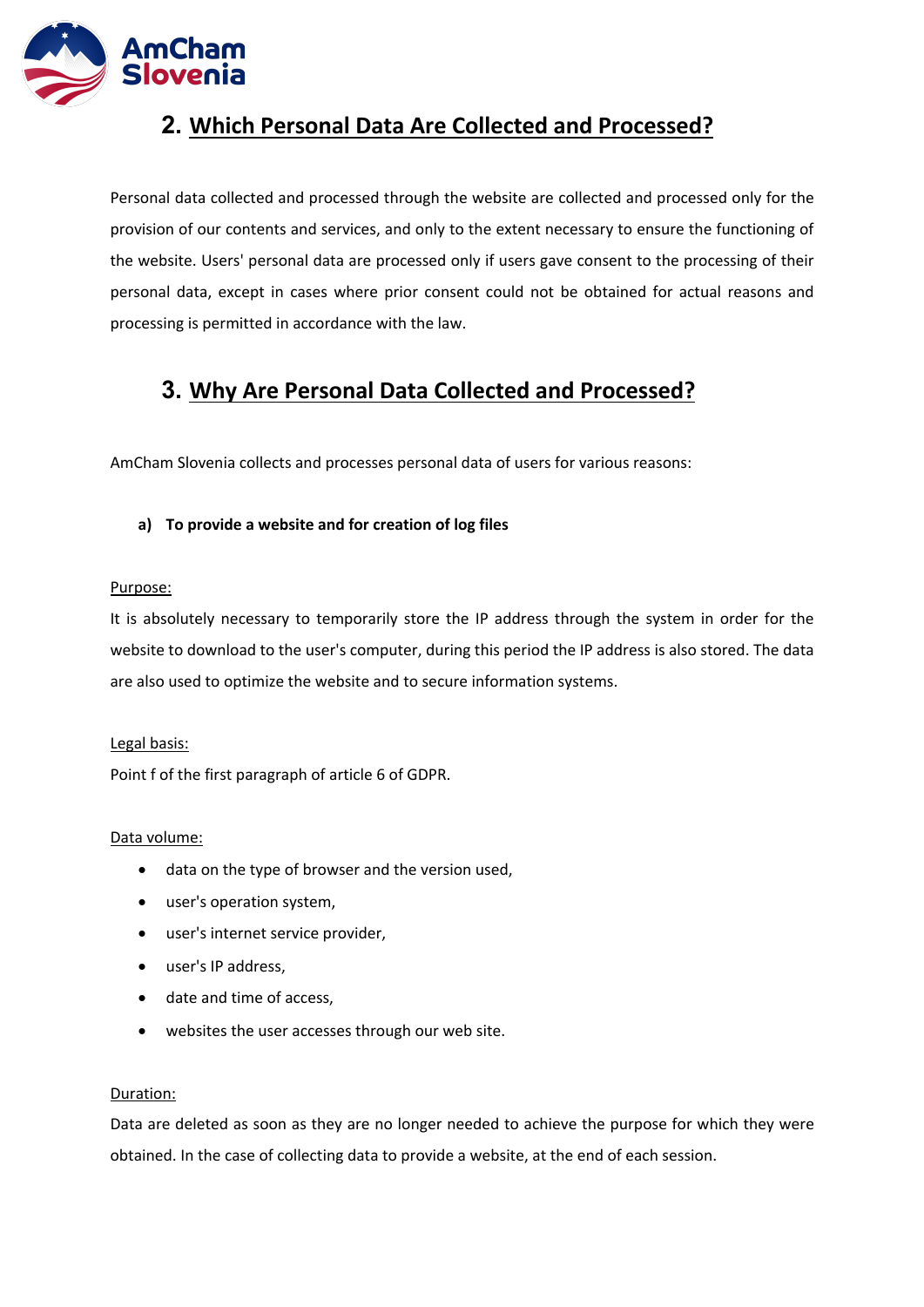

#### Objection and removal:

Collecting data to provide a website is crucial for the functioning of a website. Consequentially, the user is not able to object.

## **b) Personal data processing for purposes of direct marketing**

### Purpose:

Direct marketing of AmCham Slovenia's services and products through mail or email, e.g. sending email messages with news on AmCham Slovenia's activities and invitations to events.

### Legal basis:

Point a of the first paragraph of article 6 of GDPR.

### Data volume:

- name and surname,
- company/organization,
- employment position,
- email address,
- address of company/organization.

#### Duration:

Data are deleted as soon as they are no longer needed to achieve the purpose for which they were obtained. The user's data will be stored until the user is signed up to receive notifications in relation to direct marketing.

#### Objection and removal:

User may withdraw consent at any time, namely by sending an email to AmCham Slovenia's email address: office@amcham.si, or by following the link for unsubscribing from direct marketing information, which is forwarded in all of AmCham Slovenia's emails containing direct marketing communication. The user's withdrawal of consent will not influence the provision of services to the user and the legality of processing on basis of a consent prior to the withdrawal.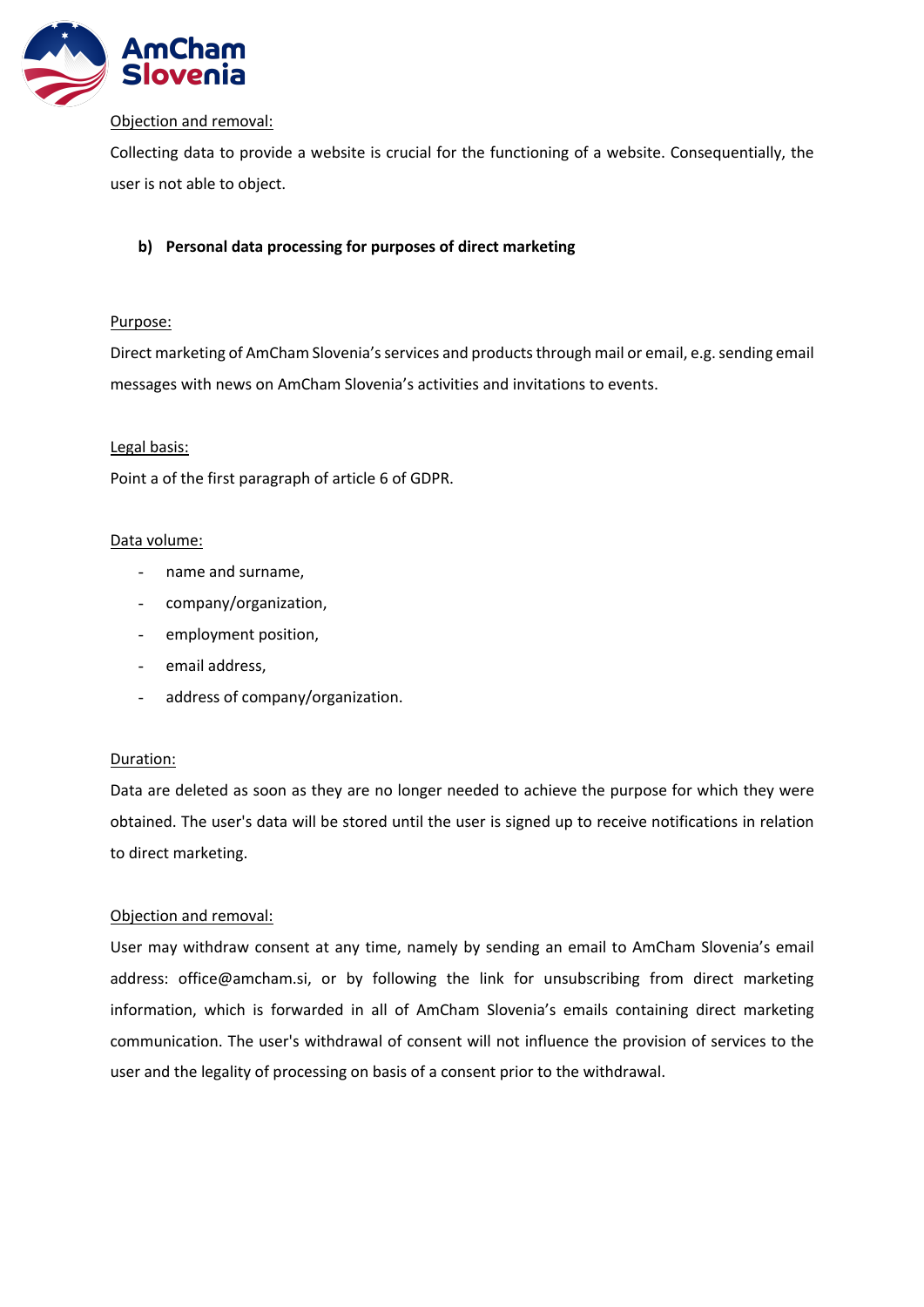

#### **c) Contact form and contact via email**

#### Purpose:

For the purpose of processing contacts. A message sent via email also includes a legitimate interest for data processing.

#### Legal basis:

Point a of the first paragraph of article 6 of GDPR.

Point f of the first paragraph of article 6 of GDPR is the legal basis for the processing of data transmitted when sending messages via emails. If the purpose of a contact via e-mail is the conclusion of a contract, the additional legal basis for processing is point b of the first paragraph of article 6 of GDPR.

#### Data volume:

- data entered by an individual in the contact form,
- in case of a forwarded e-mail, user's data sent via email are stored.

#### Duration:

Data are deleted as soon as they are no longer needed to achieve the purpose for which they were obtained. Personal data entered in the input mask of the contact form and personal data sent via email are deleted as soon as the conversation with the user ends. The conversation ends when the matter is resolved.

#### Objection and removal:

A user may withdraw his/her consent for the processing of personal data at any time, namely by sending an email to AmCham Slovenia's email address office@amcham.si or by sending a request for a change of stored data to the said email address. A user who establishes contact via email may also object to the retention of his/her personal data. In such case the conversation cannot continue.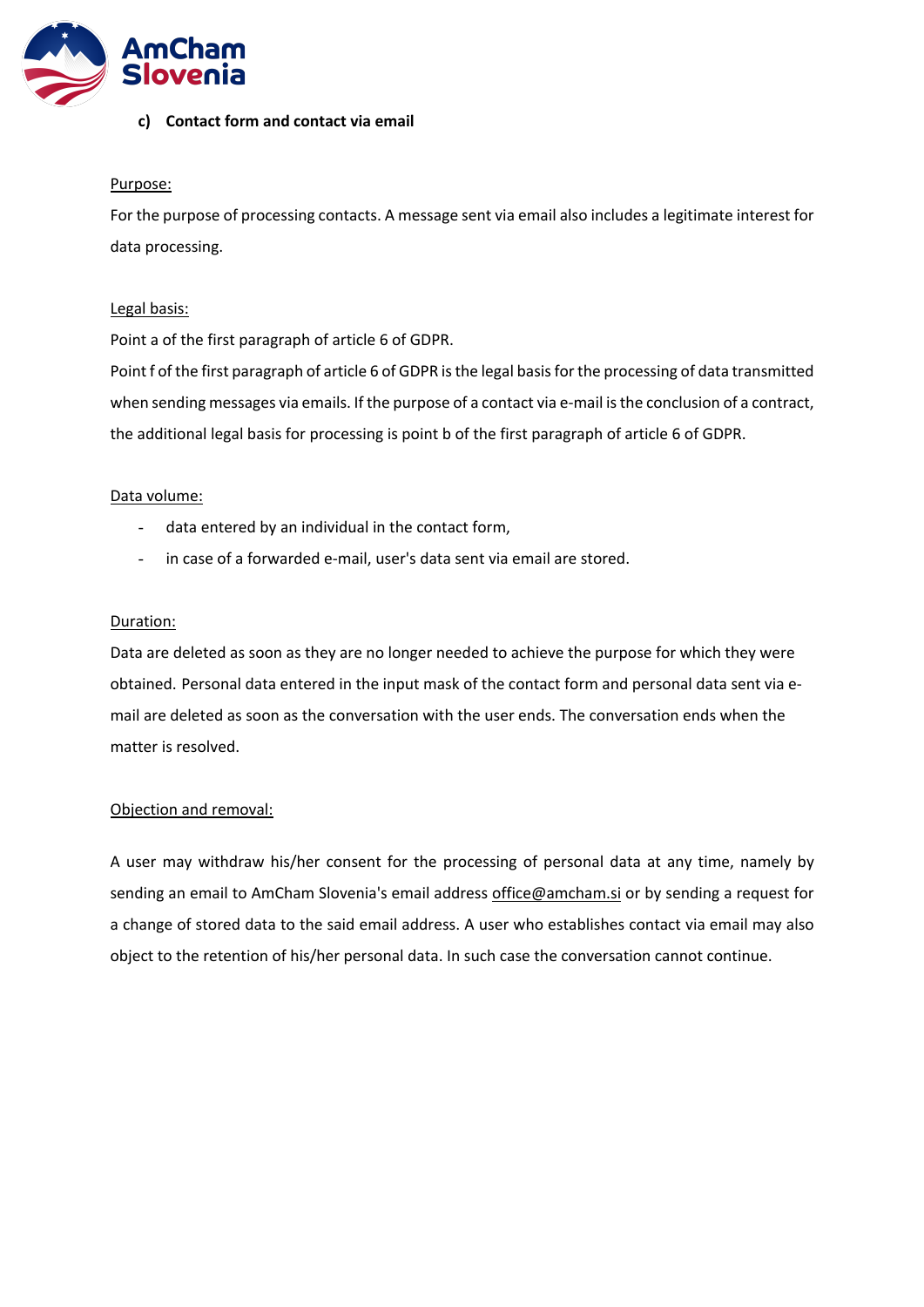

#### **d) To sign up for an event**

#### Purpose:

Needed to perform a contract with a user and intended for signing a user up for an event.

#### Legal basis:

Signing up for an event is deemed to be the performance of contractual obligations under a contract to which the user is a contracting party. Therefore, the basis is point b of the first paragraph of article 6 of GDPR.

#### Data volume:

- name and surname,
- email address,
- employment position,
- company/organization.

#### Duration:

Data are deleted as soon as they are no longer needed to achieve the purpose for which they were obtained. Data which were obtained in the process of signing up and which are to be used to perform a contract are deleted as soon as they are no longer needed to perform the contract. It might be necessary to keep the personal data of a contracting party even after the conclusion of the contract in order to fulfill contractual or legal obligations.

#### Objection and removal:

A user may cancel an application at any time. A user may change the saved data at any time. If a user wishes to have data erased or rectified, he/she may send a message to office@amcham.si.

If data are needed for the performance of a contract or the implementation of pre-contractual measures, a premature erasure of data is possible only if the contractual or legal obligations do not prevent the erasure.

#### **e) To fulfil legal obligations**

AmCham Slovenia may process a user's personal data in order to comply with legal obligations imposed by authorities.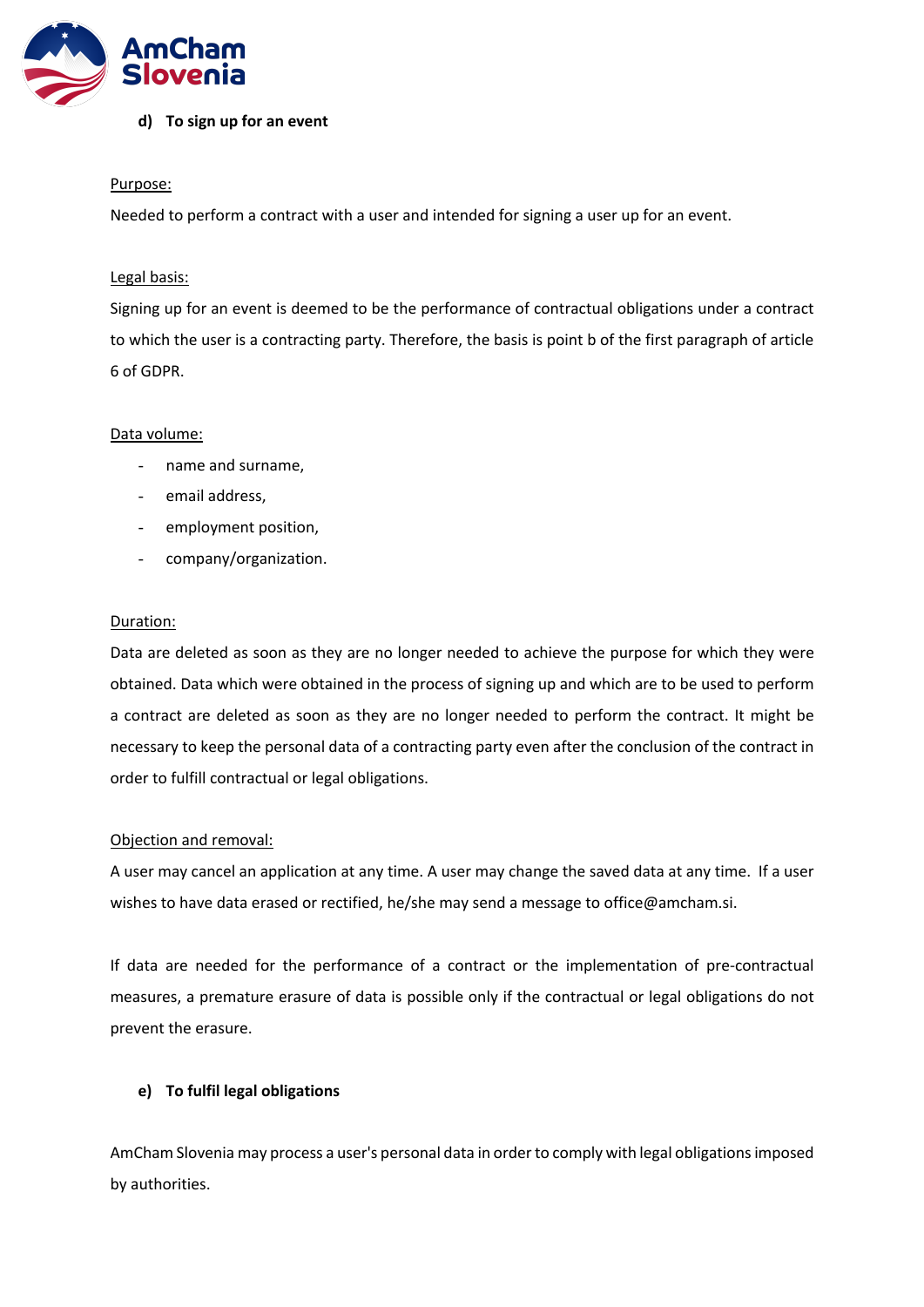

**f) Personal data processing for purposes of legitimate interests pursued by AmCham Slovenia or by third party if such legitimate interest does not override interests or fundamental rights and freedoms of user**

AmCham Slovenia may process a user's personal data in order to establish, exercise or defend AmCham Slovenia's legal claims, to protect the rights and interests of AmCham Slovenia, of other users or of third parties, to implement and enforce rights set forth in the Articles of Association of AmCham Slovenia and in the Rules annexed thereto, or in order to reorganize AmCham Slovenia.

## **g) Processing is necessary for performance of contract to which data subject is contracting party or for implementing measures at such data subject's request prior to entering into contract**

Personal data are processed in this regard due to the conclusion of a contract and/or a request to conclude a contract or to become a member of AmCham Slovenia.

## **4. To Whom Do We Transmit Personal Data?**

AmCham Slovenia may transmit personal data to:

- $\triangleright$  service providers carrying out services for AmCham Slovenia and enabling AmCham Slovenia to provide services to users. Services that may be required are, e.g. provision of infrastructure and IT services, provision of services to members and other users, improvement of services carried out by AmCham Slovenia, website optimization, processing of debit/credit card payments or any other payments by a user. Unless absolutely necessary or required by law, service providers are not authorized to disclose or use a user's personal data for their own purposes; they act on behalf of and pursuant to the instructions of AmCham Slovenia. AmCham Slovenia cooperates only with service providers who provide sufficient guarantees on implementing appropriate technical and organizational measures to ensure compliance of the undertaken processing tasks with the regulations governing the protection of personal data.
- $\triangleright$  service providers carrying out services for AmCham Slovenia and enabling AmCham Slovenia to carry out marketing activities, including direct marketing of its own services and products, processing of market research, and conduct of statistical analyzes and re-marketing through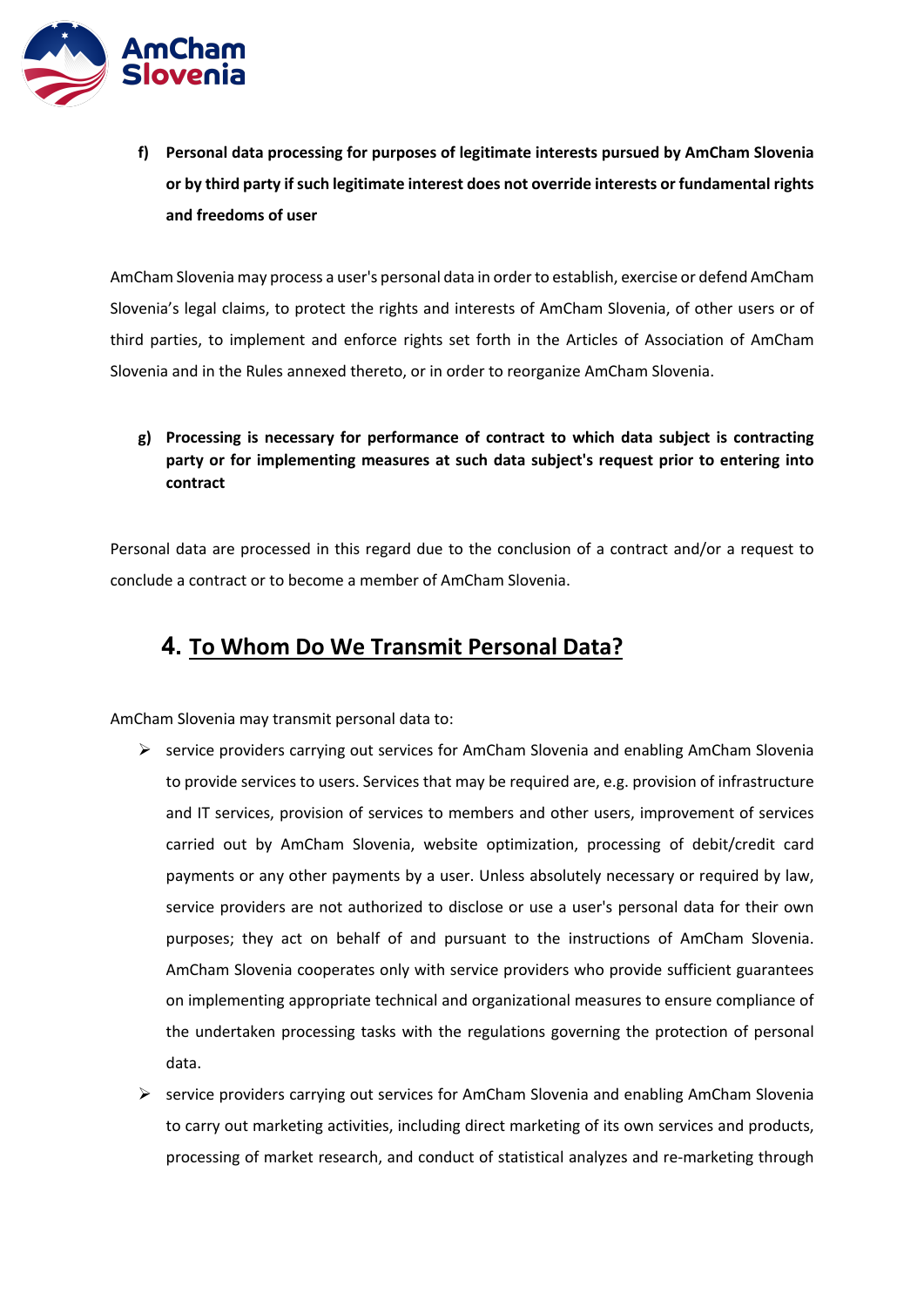

social networks such as Facebook, Instagram, LinkedIn, Twitter, YouTube, and Google. Unless absolutely necessary or required by law, service providers are not authorized to disclose or use a user's personal data for their own purposes; they act on behalf of and pursuant to the instructions of AmCham Slovenia. AmCham Slovenia cooperates only with service providers who provide sufficient guarantees on implementing appropriate technical and organizational measures to ensure compliance of the undertaken processing tasks with the regulations governing the protection of personal data.

- $\triangleright$  AmCham Business Solutions d.o.o., established by AmCham Slovenia, in order to be able to use the profit from AmCham Business Solutions d.o.o.'s activities exclusively to finance AmCham Slovenia's programs;
- $\triangleright$  authorities, including courts, tribunals, regulators, and other public authorities, to the extent necessary to: (i) comply with the legal obligations imposed on AmCham Slovenia; (ii) protect and enforce the rights of AmCham Slovenia, the rights of another user or of third parties, including intellectual property rights; (iii) protect the security of AmCham Slovenia, of another user or of a third party; (iv) implement and enforce the rights and obligations set forth in the Articles of Association of AmCham Slovenia and in the Rules annexed thereto;
- $\triangleright$  transaction clients, advisers, and consultants, for the purposes of reorganizing AmCham Slovenia, provided that third parties will be bound by a privacy policy that ensures an appropriate level of protection of a user's personal data that is at least equal to this Privacy Policy.

The above listed companies may be located in countries that do not belong to the European Union, and include the USA, where the data protection level may not be as comprehensive as in the European Union, and countries in regard to which the European Commission adopted or did not adopt a decision confirming that these countries ensure an adequate level of personal data protection (hereinafter: "Third Countries").

AmCham Slovenia undertakes to ensure that appropriate protection measures for the protection of a user's personal data are implemented in case of a transfer of data to Third Countries. Appropriate protection measures can be applied in particular through the implementation of agreements on transfer of personal data based on standard data protection provisions adopted by the European Commission or by a relevant data protection supervisory authority and approved by the European Commission. To obtain a copy of the appropriate protection measures, please send an email to office@amcham.si.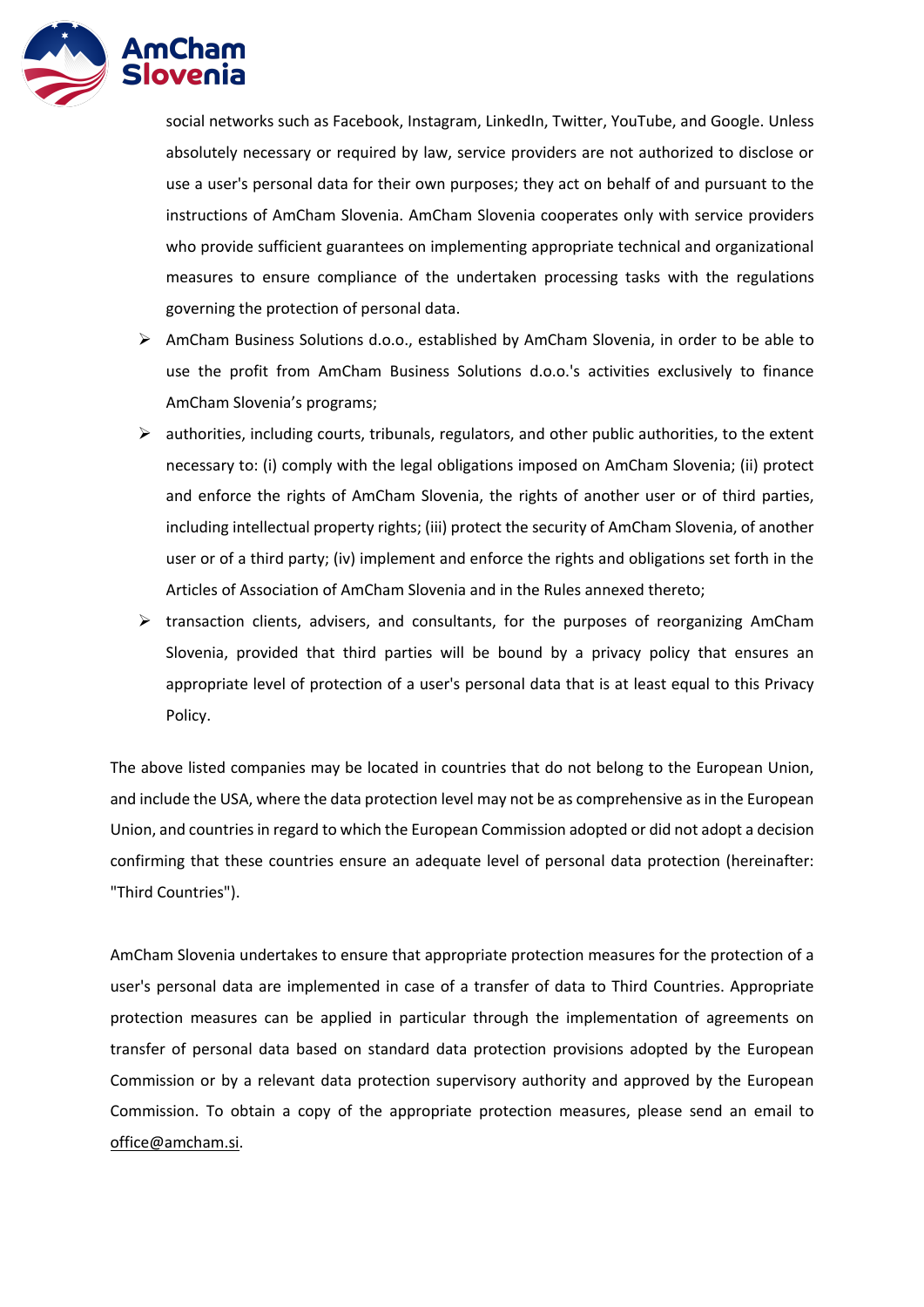

## **5. User's Rights Regarding Personal Data**

A user may request that AmCham Slovenia enforces the following rights:

### **a) Right of access**

You may request all information on personal data that we keep on you, including information on which types of your personal data we keep, what we use them for, where/how we collect them if not directly from you, and to whom they were disclosed if applicable, the period for which the personal data will be stored, what your rights are in relation to your personal data, and information on the possible existence of automated decision-making (including profiling) and the reasons for its existence, and the significance and the envisaged consequences of such processing for you.

### **b) Right to rectification**

You may request to have inaccurate personal data rectified or to have incorrect or incomplete personal data that we keep completed.

### **c) Right to withdraw consent**

If processing is based on consent, you may withdraw your consent at any time free of charge. Withdrawing the consent may limit the possibilities of using the app's services. The withdrawal of consent does not affect the lawfulness of processing based on consent before its withdrawal.

### **d) Right to erasure**

You may request the erasure of your personal data if:

- the personal data are no longer necessary in relation to the purposes for which they were collected or otherwise processed,
- the processing is based on your consent and you withdraw your consent, and there is no other legal ground for the processing,
- the processing is based on your consent and you object to the processing, and there is no other legal ground for the processing,
- your personal data have been unlawfully processed,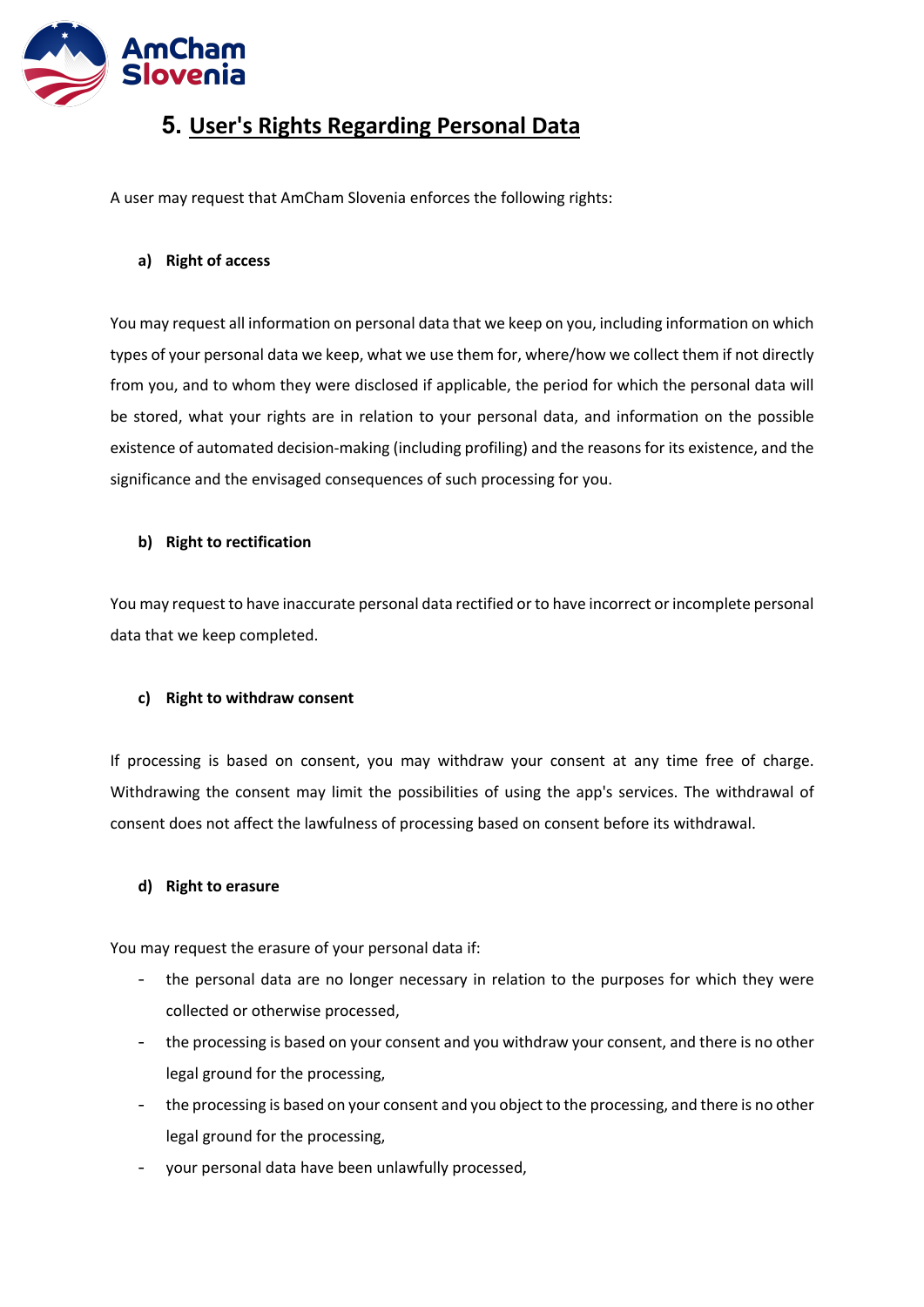

- it is necessary for compliance with legal obligations;
- the personal data have been collected in relation to the offer of information society services directly to a child. The processing of the personal data of a child is lawful if the child is at least 16 years old. If the child is less than 16 years old, such processing is lawful only if and to the extent that consent is given or authorized by the child's parent or the holder of parental responsibility over the child.

#### **e) Right to object**

The processing is based on your consent and/or is important for the performance of a contract, and if the processing is carried out by automated means, you may, on grounds relating to your particular situation, at any time object to the processing of your personal data in relation to these reasons. If your personal data are processed for direct marketing purposes, you have the right to object at any time to the processing of personal data for the purposes of such marketing, which includes profiling. Additionally, if personal data are processed for scientific or historical research purposes or statistical purposes, you, on grounds relating to your particular situation, have the right to object to processing of your personal data in relation to these reasons, unless the processing is necessary for the performance of a task carried out for reasons of public interest.

#### **f) Right to restriction of processing**

You may request the processing of your personal data to be restricted if:

- you contest the accuracy of your personal data, namely for a period enabling us to verify the accuracy of the personal data,
- the processing is unlawful and you request the restriction of processing instead of the erasure of your personal data,
- your data are no longer needed, but they are required by us for the establishment, exercise or defense of your legal claims,
- pending the verification whether our legitimate grounds override yours, if you object to processing.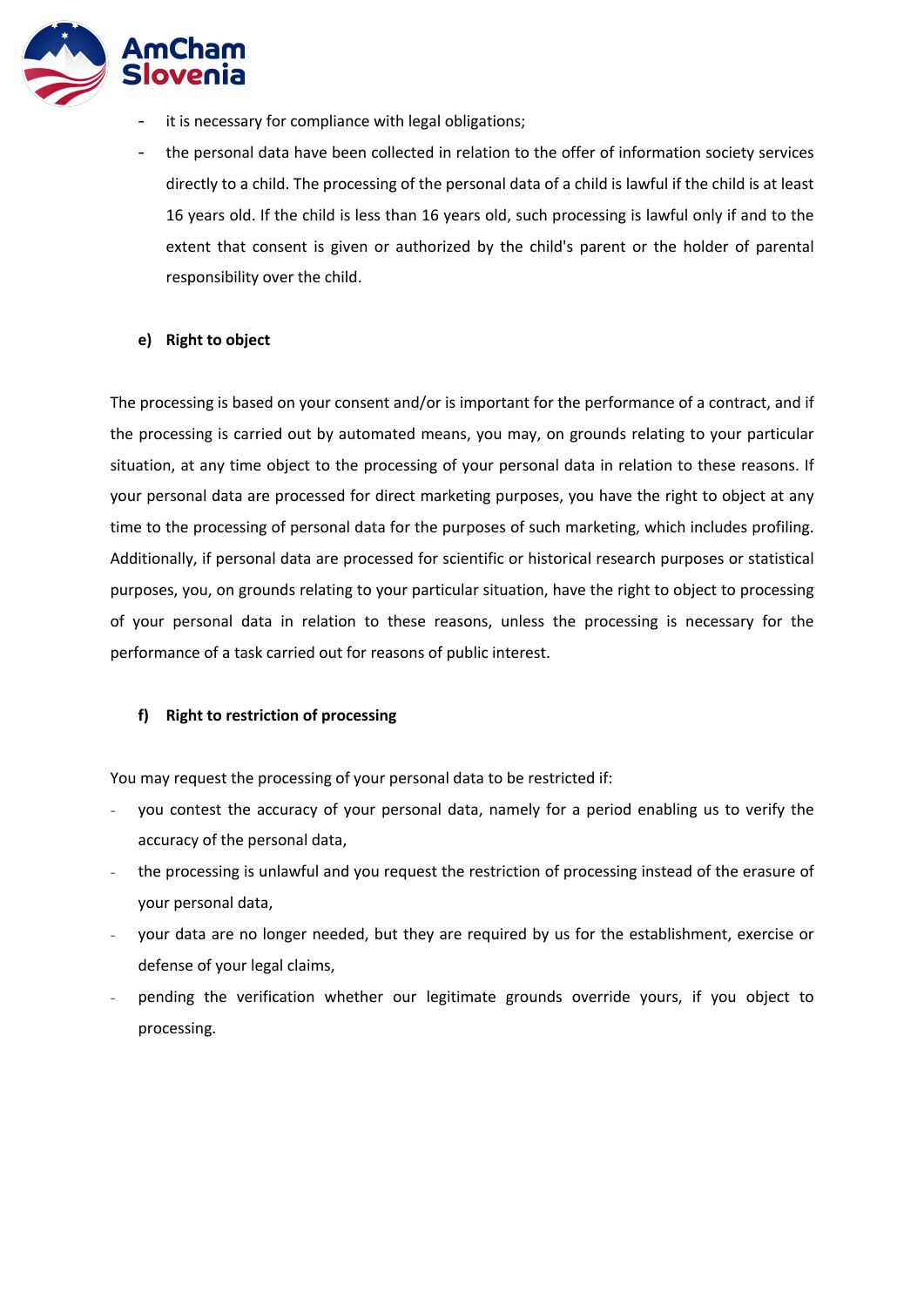

#### **g) Right to data portability**

If technically feasible and at your request, we will transmit your personal data to another controller if the processing is based on your consent and/or important for the performance of a contract, and if the processing is carried out by automated means.

### **h) The manner of exercising rights**

You may exercise your rights by sending a letter to AmCham Slovenia, 167 Dunajska cesta, 1000 Ljubljana, or an e-mail to the email address: office@amcham.si.

A request and/or a note must include data on name and surname and/or company/organization name and email address, so we will be able to check whether the user himself/herself actually sent such request and/or note.

If a user sends a request via email and does not specify any other method of communication, AmCham Slovenia will take the user's wishes into account and communicate with the user via his/her email address.

We may charge a fee for or refuse to act on requests which are repetitive in character, excessive or manifestly unfounded.

### **i) Lodging a complaint**

In case of an infringement of rights in relation to the processing of personal data, you may lodge a complaint with the Information Commissioner at 22 Dunajska cesta, 1000 Ljubljana, or at gp.ip@iprs.si.

To have the issues in relation to data protection resolved quickly and favorably, it is recommended that you address your complaints or questions to AmCham Slovenia before turning to the authorities.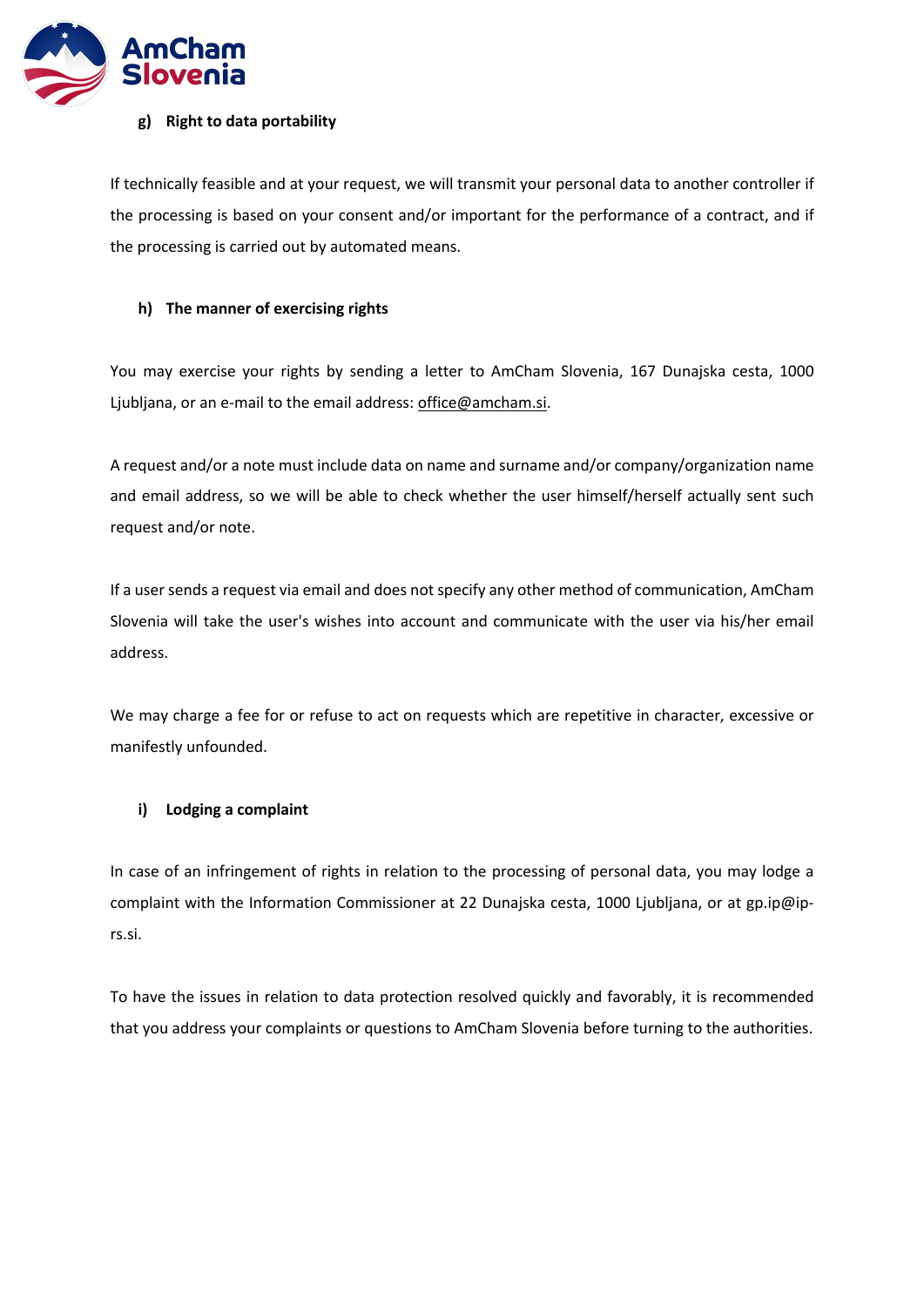

## **6. Duration of Data Processing**

A user's personal data will continue to be processed as long as it is necessary to achieve the purpose of processing for which the personal data were collected and further processed, unless the law sets out a special retention period for individual processing. Personal data will be processed during the contractual relationship, which enters into force as of the moment the user submits an application for membership in AmCham Slovenia and agrees to the provisions of AmCham Slovenia's Articles of Association and/or until the participant in AmCham Slovenia's programs withdraws his/her consent, if the processing is based on these grounds.

The duration is defined above where individual purposes of processing and collection of personal data are specified (see Point 3).

We may retain some personal data in accordance with our legal and regulatory obligations and also, to enable us to manage our rights (e.g. to enforce our claims in courts) or for historical research purposes or statistical purposes.

When we no longer need your personal data, we remove them from our systems and logs or anonymize them, so that we can no longer identify you through them.

# **7. Features of Social Media and Third Party Payment Service Providers**

Our website may use social media features managed by third parties such as Facebook, Instagram, LinkedIn, Twitter, YouTube. These features may:

- $\triangleright$  collect data (name and surname, email address, phone number, address, date of birth, payment data – number of credit/debit card, expiration date, CVV/CVC code and name of card holder, your IP address, which pages of our website you visit), and
- $\triangleright$  set cookies or use similar technologies that enable the relevant features to work properly.

If you are logged into your third-party user account, the third party will be able to link the data on your visit of our website with the said third-party user account. Similarly, the third party may record your interaction with these features also when you visit Facebook, Instagram, LinkedIn, Twitter or AmCham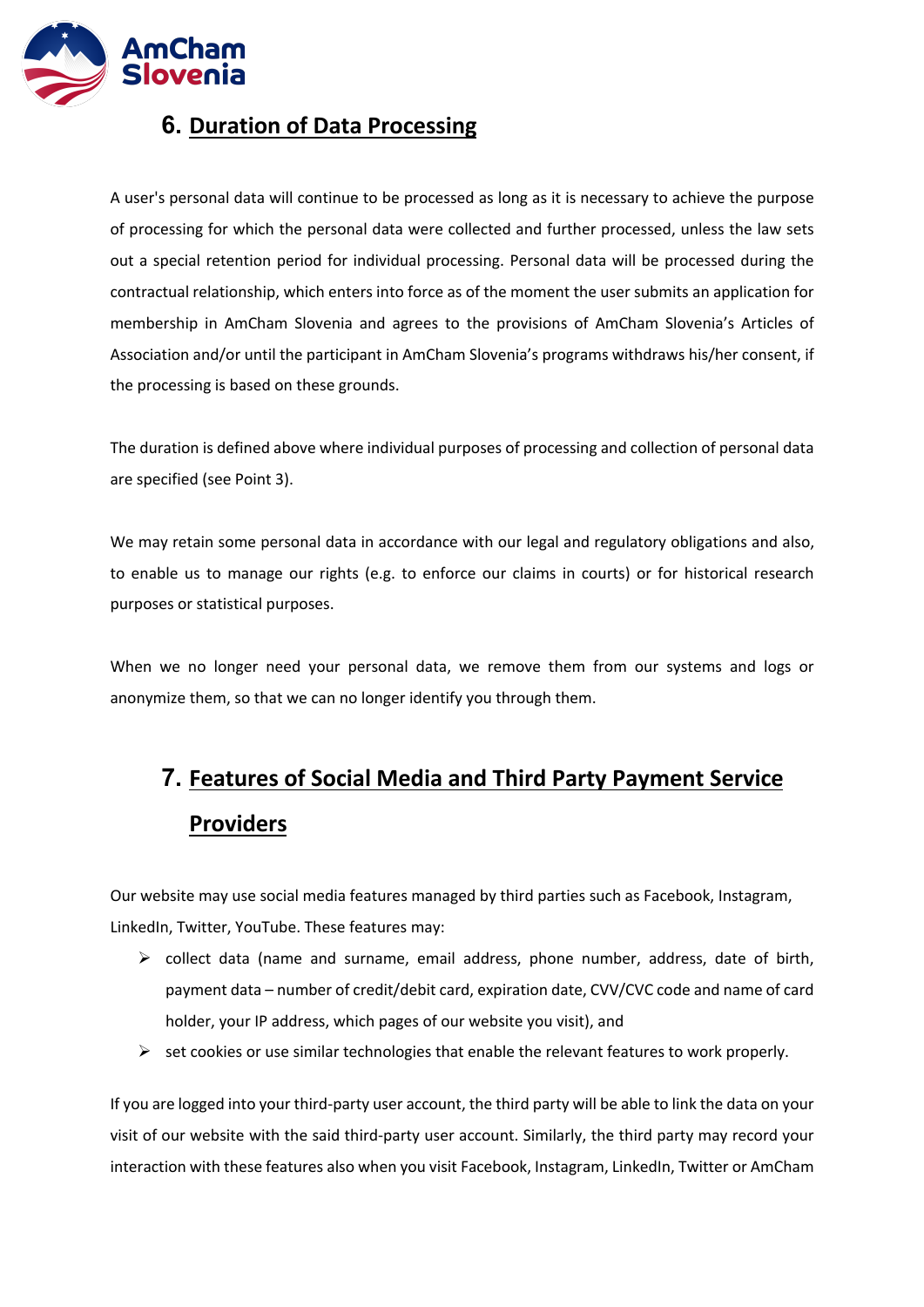

Slovenia's YouTube page. Your interaction with these features is governed by the privacy policy of the third party which provides the feature. To learn more about the practices of third parties regarding the collection and the processing of personal data, see third-party privacy policies.

## **8. Privacy of Children**

Our website is not intended for children under the age of 15. You have to be at least 15 years old to use AmCham Slovenia's website and/or services. We do not intentionally collect the personal data of children under the age of 15. If you are less than 15 years old, do not use AmCham Slovenia's services and do not send us your personal data. If you are a parent of a child under the age of 15, and you are aware that your child sent his/her personal data to AmCham Slovenia, you may contact us at office@amcham.si and request the enforcement of the rights to access, to rectification, to deletion and/or to objection.

## **9. Links to Other Websites**

Our website may contain links to external websites. AmCham Slovenia encourages you to review the privacy policy and the security policy of such linked external websites, whose personal data protection practices may differ from ours. AmCham Slovenia assumes no responsibility for the collection, processing or disclosure of data at external websites which a visitor can access through the AmCham Slovenia's website. We suggest you check the privacy policies of these external websites before giving them your personal data.

## **10. Cookies**

AmCham Slovenia uses cookies at its website in order to enable the user access to certain features, and to gain information about the visits to the website. For more detailed information on cookies follow this link.

## **11. Data Security**

Maintaining data security equals ensuring confidentiality, integrity, and accessibility (for authorized purposes) of personal data. Confidentiality means that these data can only be accessed by people with